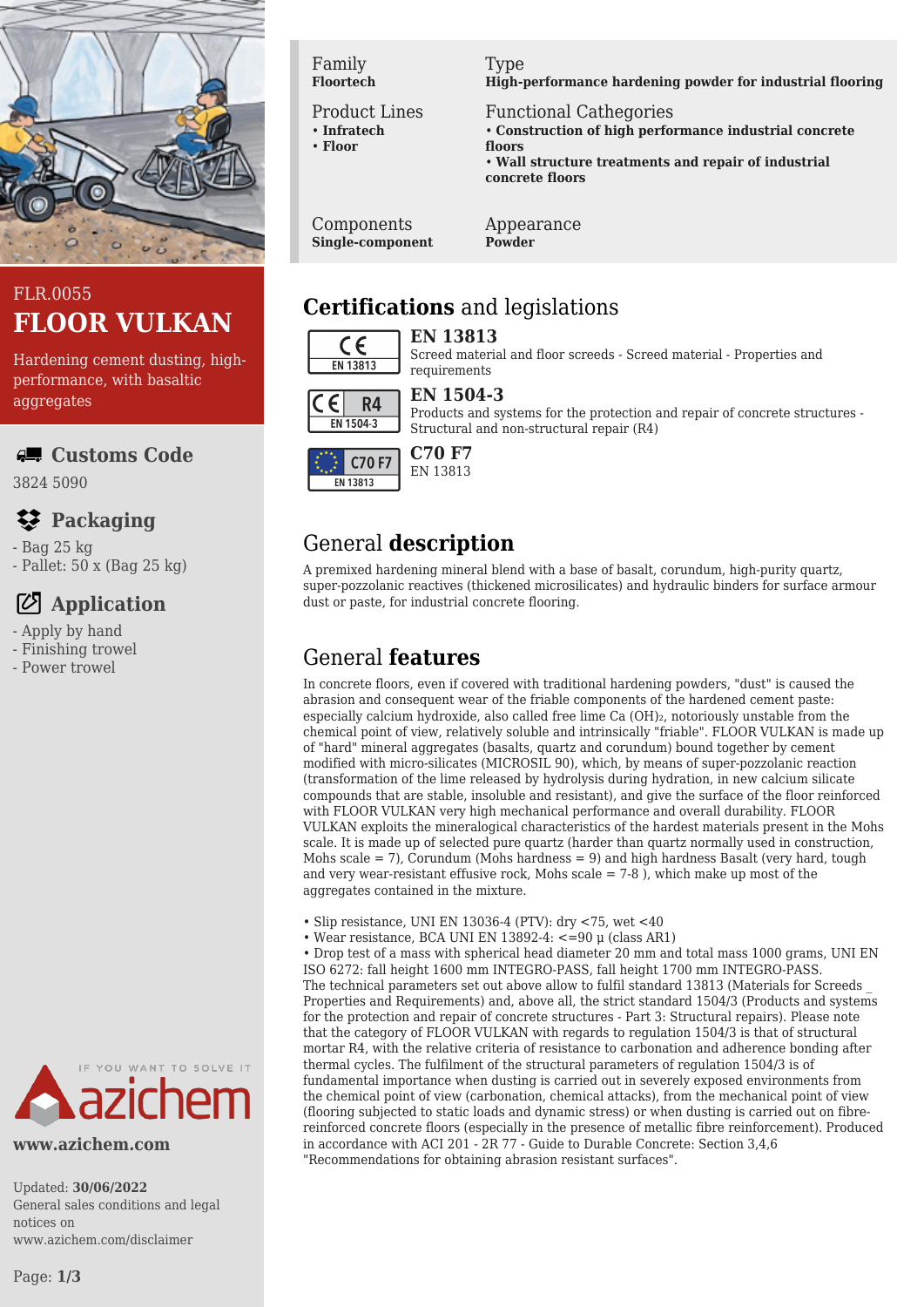### **Dosage**

Typical usages are:

- dusting of the dry mixture on fresh concrete surfaces: 1,2 1,5 kg/m²
- application in layers as for mortar on concrete surfaces (wet-on-wet): 15-20 kg/m²
- application on hardened concrete surfaces such as fishbone ramps, after laying a bonding element such as SYNTECH RGS: 20-30 kg/m²

# Fields of **application**

Anti-wear and anti-dust coatings of concrete surfaces subjected to high abrasion stresses: industrial flooring, road surfaces, airport flooring, ducts, overflows, such as: • floors in industrial environments (metal and steel industries); • flooring in areas for storage and handling of goods (logistics warehouses, depots, freight forwarders); • paving of interports and airport hangars; • flooring in commercial environments (shopping malls, supermarkets, shops, showrooms); • loading/unloading platforms • access slides to parking lots and garages in indoor and outdoor areas.

## Basic **features**



# **Technical** specifications

| Adhesion to substrate UNI EN $1542: 2.8 \text{ N/mm}^2$                                                                 |              |
|-------------------------------------------------------------------------------------------------------------------------|--------------|
| Capillary absorption (UNI EN 13057): 0.20 kg · h ^ 0.5/m <sup>2</sup>                                                   |              |
| Chloride content UNI EN 1015-17: 0.008 %                                                                                |              |
| Compressive strength after 28 days UNI EN 1015-11: $> 70$ N/mm <sup>2</sup>                                             |              |
| Drop test of a mass with spherical head diameter 20 mm and<br>total mass 1000 grams UNI EN ISO 6272 (PROMOTED): 1700 mm |              |
| Dry skid resistance UNI EN 13036-4 (PTV): $<$ 70                                                                        |              |
| Flexural strength after 28 days UNI EN 1015-11: 9.5 N/mm <sup>2</sup>                                                   |              |
|                                                                                                                         | $pH:$ > 12.5 |
| Reaction to fire: A1                                                                                                    |              |
| Resistance to carbonatation UNI EN 13295: $dk <$ cls rif.                                                               |              |
| Static elastic modulus UNI EN 13412: 35000 MPa                                                                          |              |
| Thermal compatibility UNI EN 13687-1: 2.4 MPa                                                                           |              |
| Wear resistance BCA UNI EN 13892-4: $\leq 90$ (AR1) µ                                                                   |              |
| Wet skid resistance UNI EN 13036-4 (PTV): $<$ 40                                                                        |              |



Concrete

### **Instructions** for use

FLOOR VULKAN is a premixed product in 25 kg bags, ready to use, for application according to traditional methods (dusting or "pasting"). Surface dusting must always be carried out on fresh concrete, before setting has commenced, and can be carried out either manually or mechanically.



#### **www.azichem.com**

Updated: **30/06/2022** General sales conditions and legal notices on www.azichem.com/disclaimer